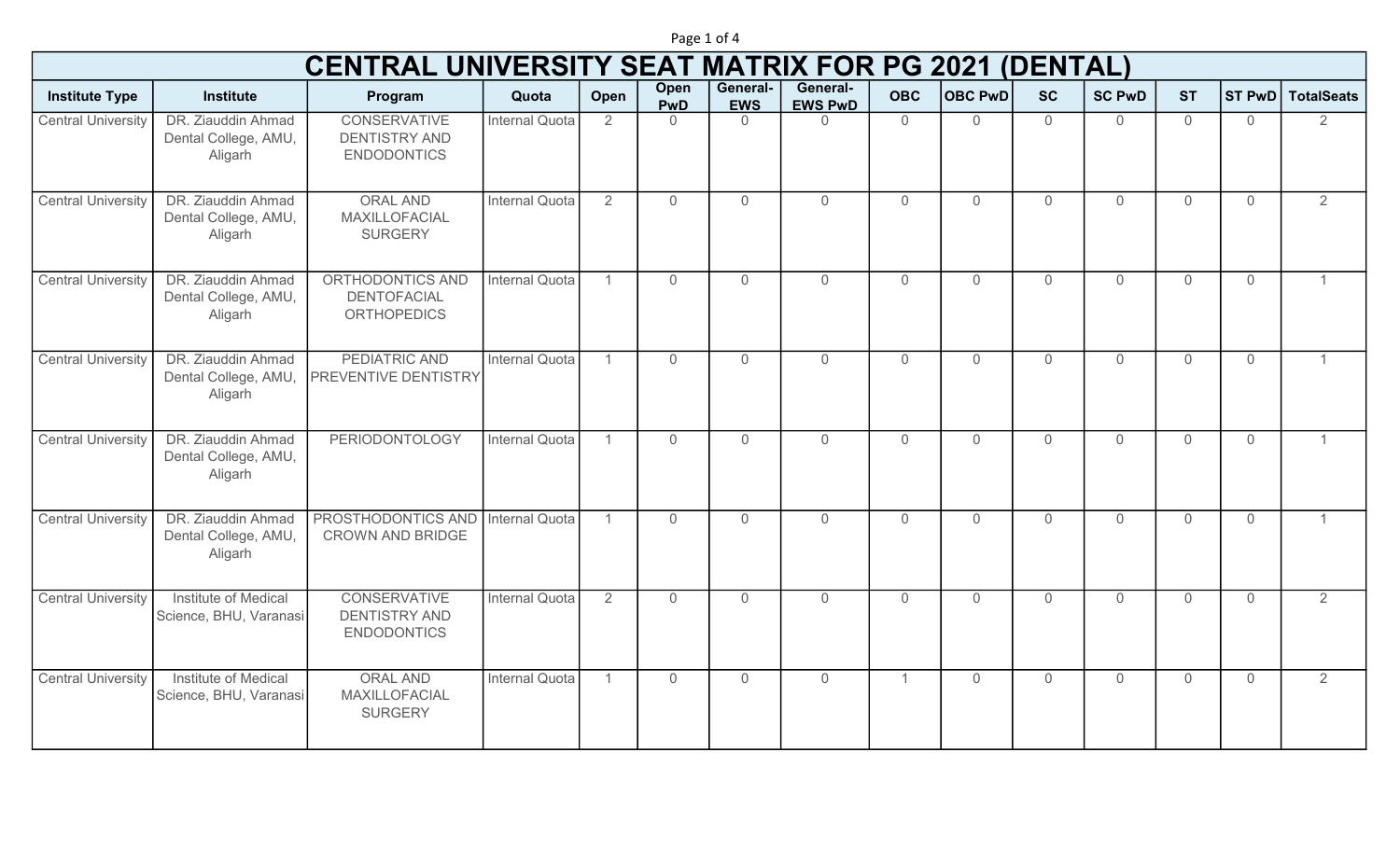Institute Type **Institute Institute Institute Institute** Program Institute Open Open PwD General-EWS General-EWS PwD OBC OBC PwD SC SC PwD ST ST PwD TotalSeats CENTRAL UNIVERSITY SEAT MATRIX FOR PG 2021 (DENTAL) Central University | Institute of Medical Science, BHU, Varanasi ORAL MEDICINE AND RADIOLOGY **Internal Quota** 1 0 0 0 0 0 0 0 0 0 0 0 0 1 Central University | Institute of Medical Science, BHU, Varanasi ORTHODONTICS AND **DENTOFACIAL ORTHOPEDICS** Internal Quota 1 0 0 0 0 0 0 0 0 1 0 0 0 0 2 Central University | Institute of Medical Science, BHU, Varanasi PREVENTIVE DENTISTRY PEDIATRIC AND Internal Quota 0 0 0 0 1 0 0 0 0 0 1 Central University | Institute of Medical Science, BHU, Varanasi PERIODONTOLOGY Internal Quota 1 0 0 0 0 0 0 0 0 0 0 0 1 Central University | Institute of Medical Science, BHU, Varanasi PROSTHODONTICS AND Internal Quota CROWN AND BRIDGE Internal Quota 0 0 1 0 0 0 0 0 0 0 1 Central University | Institute of Medical Science, BHU, Varanasi PUBLIC HEALTH **DENTISTRY** Internal Quota 0 0 0 0 0 0 0 0 0 0 0 Central University Lady Hardinge Medical College, New Delhi ORAL AND MAXILLOFACIAL SURGERY Internal Quota 1 0 0 0 0 0 0 0 0 0 1 Central University | Maulana Azad Institute and Dental Science, New Delhi **CONSERVATIVE** DENTISTRY AND ENDODONTICS Internal Quota 1 0 0 0 0 0 0 0 0 0 0 0 0 1

Page 2 of 4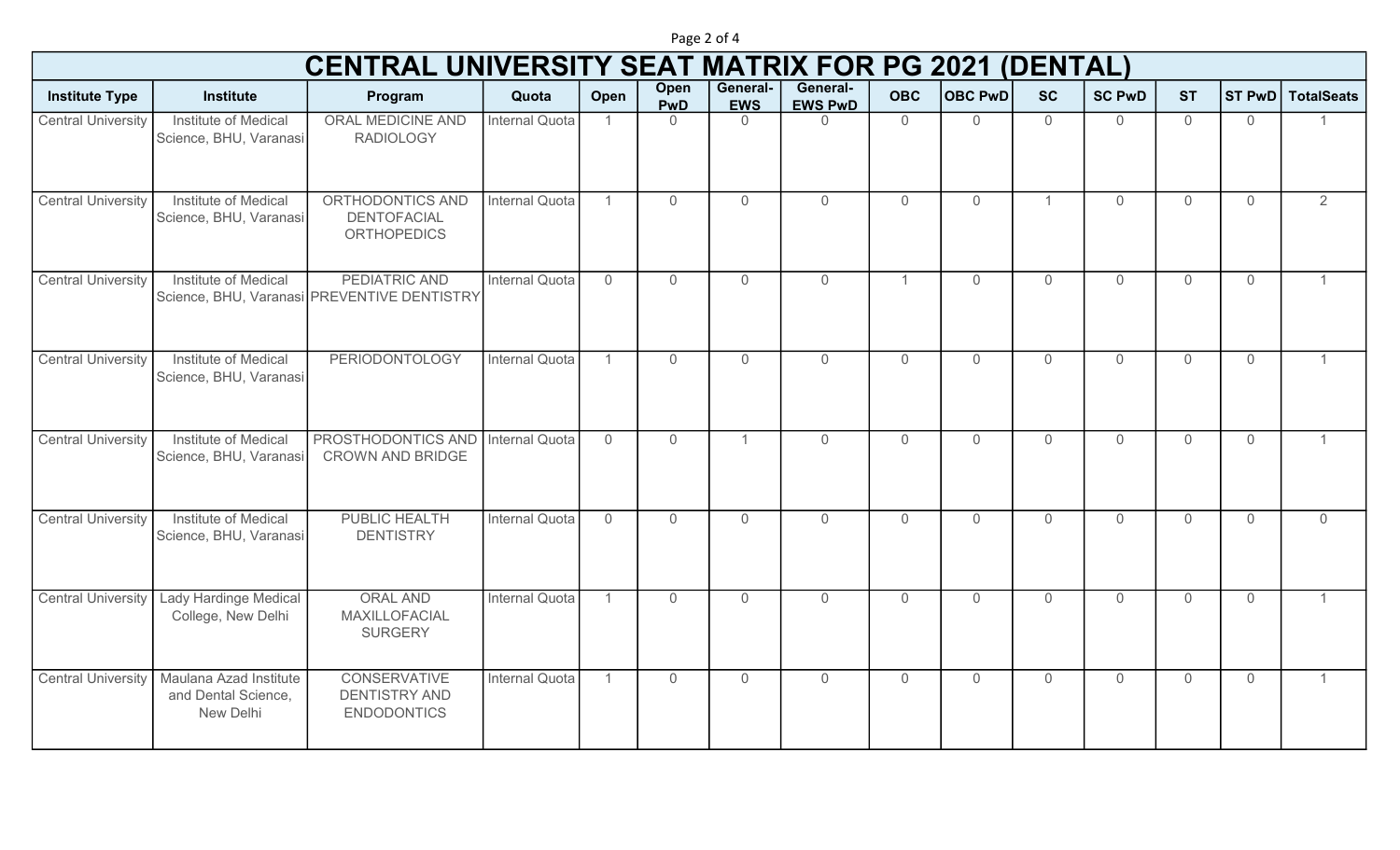Institute Type **Institute Institute Institute Institute** Program Institute Open Open PwD General-EWS General-EWS PwD | OBC | OBC PwD SC | SC PwD | ST | ST PwD | TotalSeats CENTRAL UNIVERSITY SEAT MATRIX FOR PG 2021 (DENTAL) Central University | Maulana Azad Institute and Dental Science, New Delhi ORAL AND MAXILLOFACIAL PATHOLOGY AND ORAL MICROBIOLOGY **Internal Quota** 0 0 0 0 0 0 0 0 0 0 0 0 0 1 0 0 0 1 0 1 0 0 0 1 0 0 1 0 1 0 0 1 0 1 0 0 1 0 1 0 0 1 0 0 1 0 0 1 0 Central University | Maulana Azad Institute and Dental Science, New Delhi ORAL AND MAXILLOFACIAL **SURGERY** Internal Quota 1 0 0 0 0 0 0 0 0 0 0 0 0 1 Central University | Maulana Azad Institute and Dental Science, New Delhi ORAL MEDICINE AND RADIOLOGY Internal Quota 1 0 0 0 0 0 0 0 0 0 0 0 0 1 Central University | Maulana Azad Institute and Dental Science, New Delhi ORTHODONTICS AND DENTOFACIAL **ORTHOPEDICS** Internal Quota 1 1 1 0 0 0 0 0 0 0 0 0 0 0 2 Central University | Maulana Azad Institute and Dental Science, New Delhi PEDIATRIC AND PREVENTIVE DENTISTRY **Internal Quota** 0 0 0 0 0 0 0 0 0 0 0 0 1 0 0 0 0 1 0 0 1 0 1 0 0 1 1 0 0 0 1 1 0 0 0 1 1 1 0 0 0 1 1 0 0 0 1 1 Central University | Maulana Azad Institute and Dental Science, New Delhi PERIODONTOLOGY Internal Quota 1 0 1 0 0 0 0 0 0 0 0 0 2 Central University | Maulana Azad Institute and Dental Science, New Delhi PROSTHODONTICS AND Internal Quota CROWN AND BRIDGE Internal Quota 1 0 0 0 0 0 0 0 0 0 1 Central University | Maulana Azad Institute and Dental Science, New Delhi PUBLIC HEALTH **DENTISTRY** Internal Quota | 0 0 0 0 0 0 0 0 0 0 0 0 0 1 0 0 0 1 0 0 1 0 1 0 0 0 1 0 1 0 0 1 0 0 1 0 0 1 0 0 1 0 0 1 0 0 1

Page 3 of 4